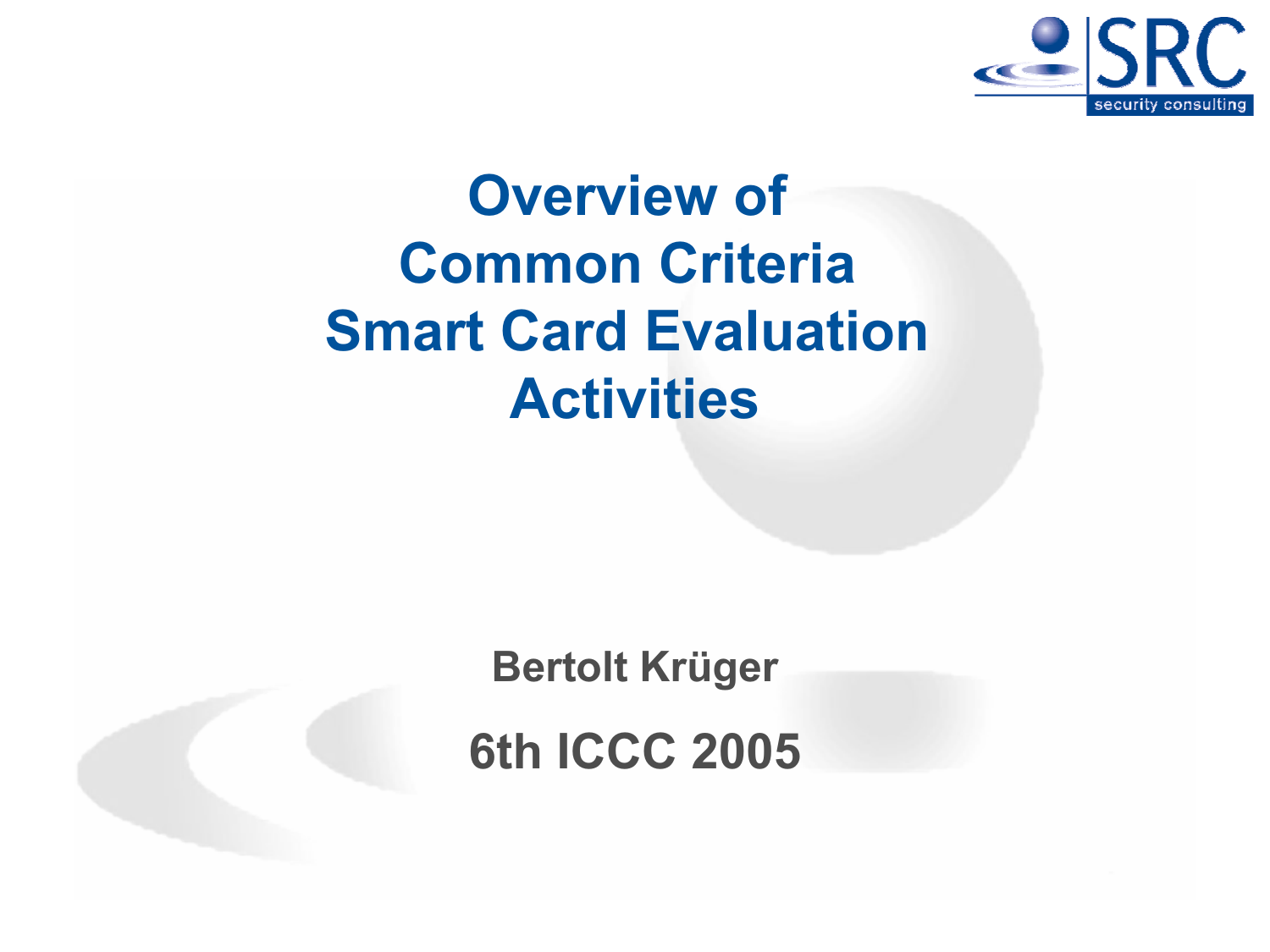



- Fields of smart card usage
- Some specific (technical) evaluation aspects
- Some rough numbers on certificates
- Some name of active parties and initiatives

 $\blacktriangleright$  Note: The following slides are rather sketchy due to the wide span of the topic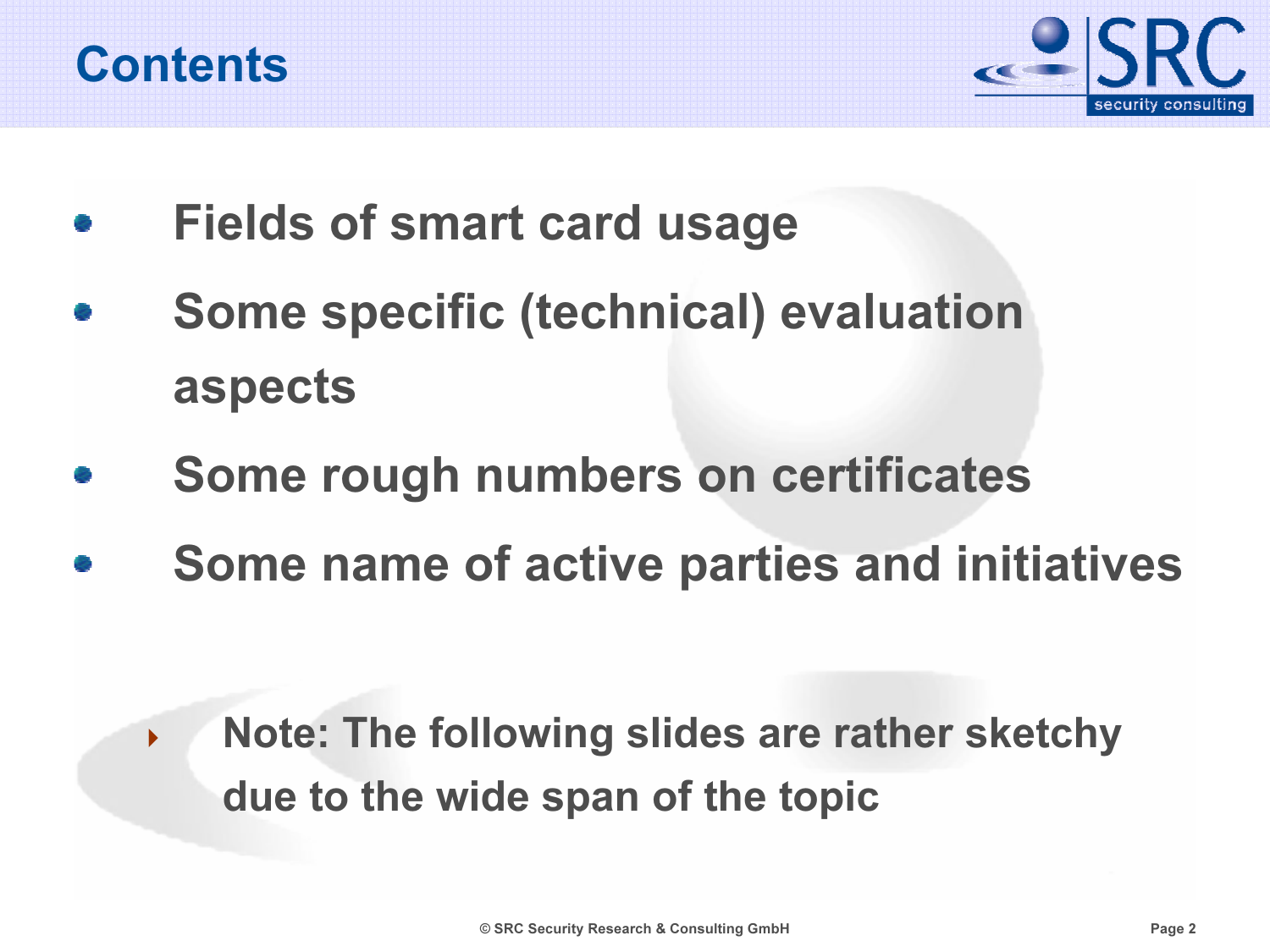## Fields of Smart Card Usage (1)



- Health Applications **SP** 
	- For example in Germany health insurance companies will issue an electronic health card – the PP was written by me
	- cards for the health professionals
- **electronic passport (ePass, ICAO-specifications)** 
	- $\rightarrow$  No need to say that BSI is active in this field...
- eGovernment / eCard
	- Goal: to fit as many applications as possible onto one card in order to avoid multiple cards for every citizen
	- ▶ BSI is very active to promote this concept in Germany
	- ◆ Social insurance also related to this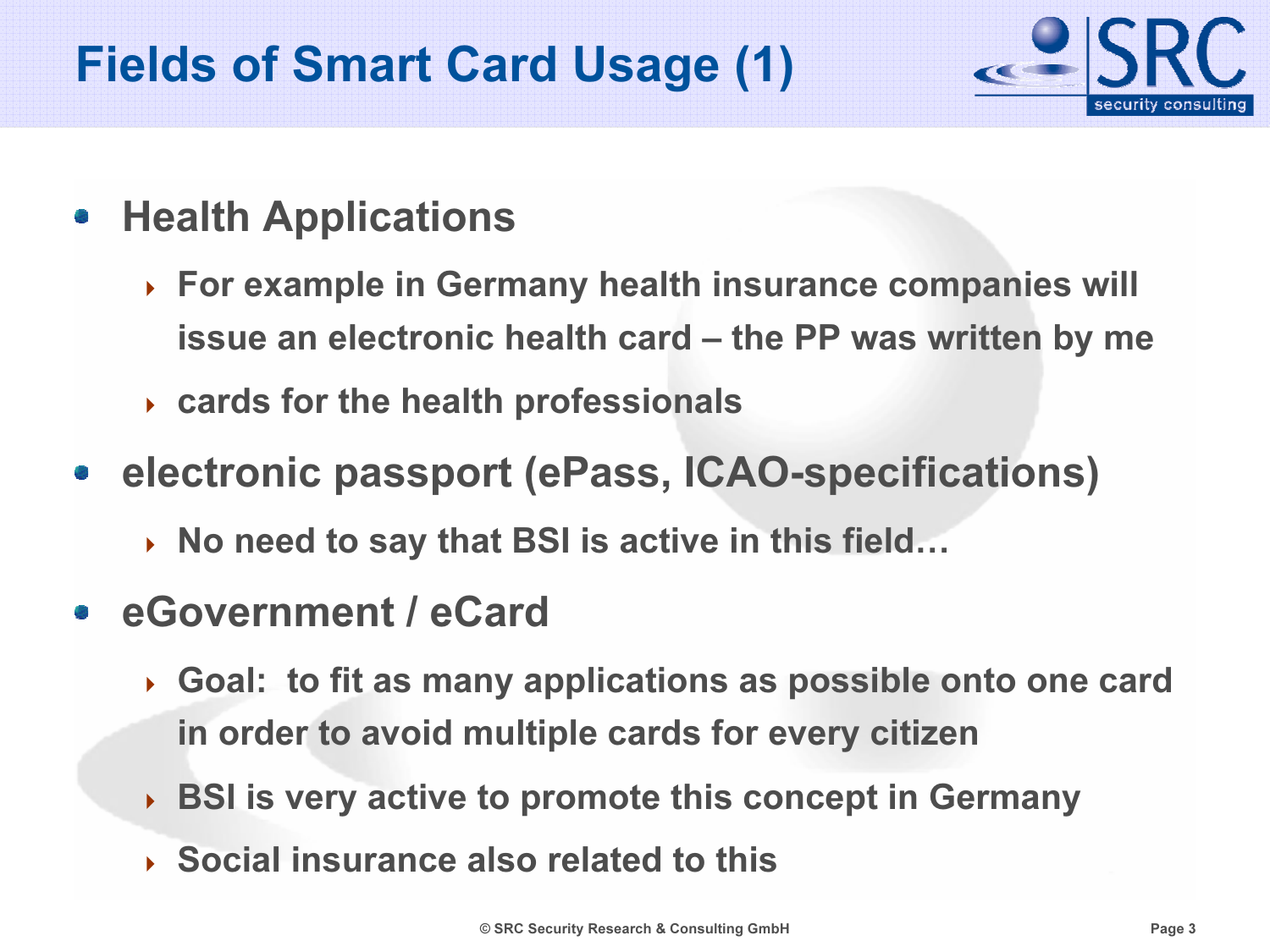## Fields of Smart Card Usage (2)



## **• Digital Signatures**

- ▶ As you know CC evaluation is required here by law in germany and other countries
- Digital Tachographs
	- ▶ Smart cards will be used in trucks in Europe instead of paper disks in order to store driving times and similar data
- Access Control in companies and organisations
- Public Transport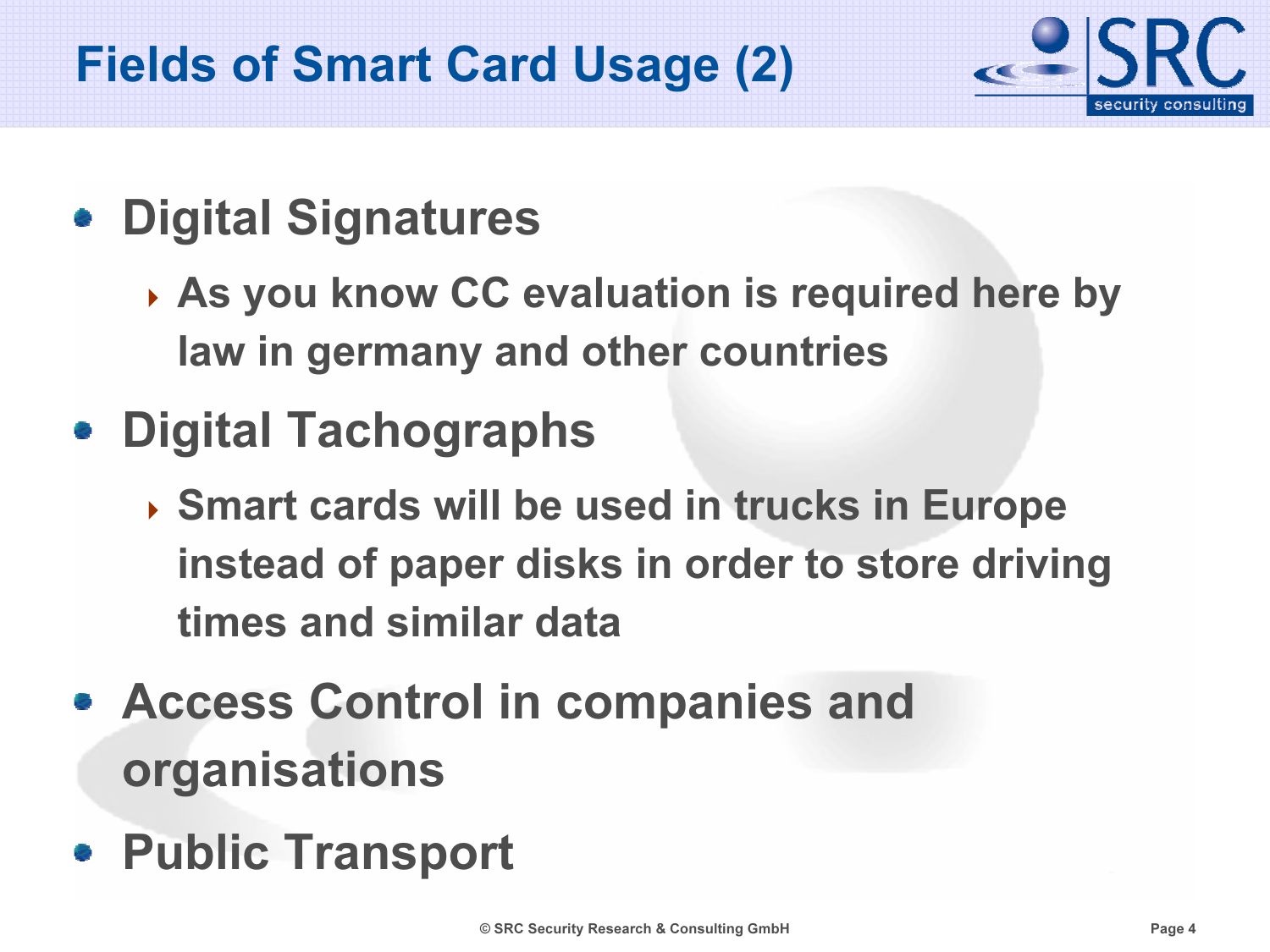

- Example: SRC presently conducts eval's for
	- $\rightarrow$  electronic health card, banking applications, digital signature applications, tachograph cards…
- All in all a high number of smart card related evaluations is presently ongoing
- Increasing number of combined applications
	- ▶ Example: banking cards together with digital signature (often based on the SECCOS OS in Germany)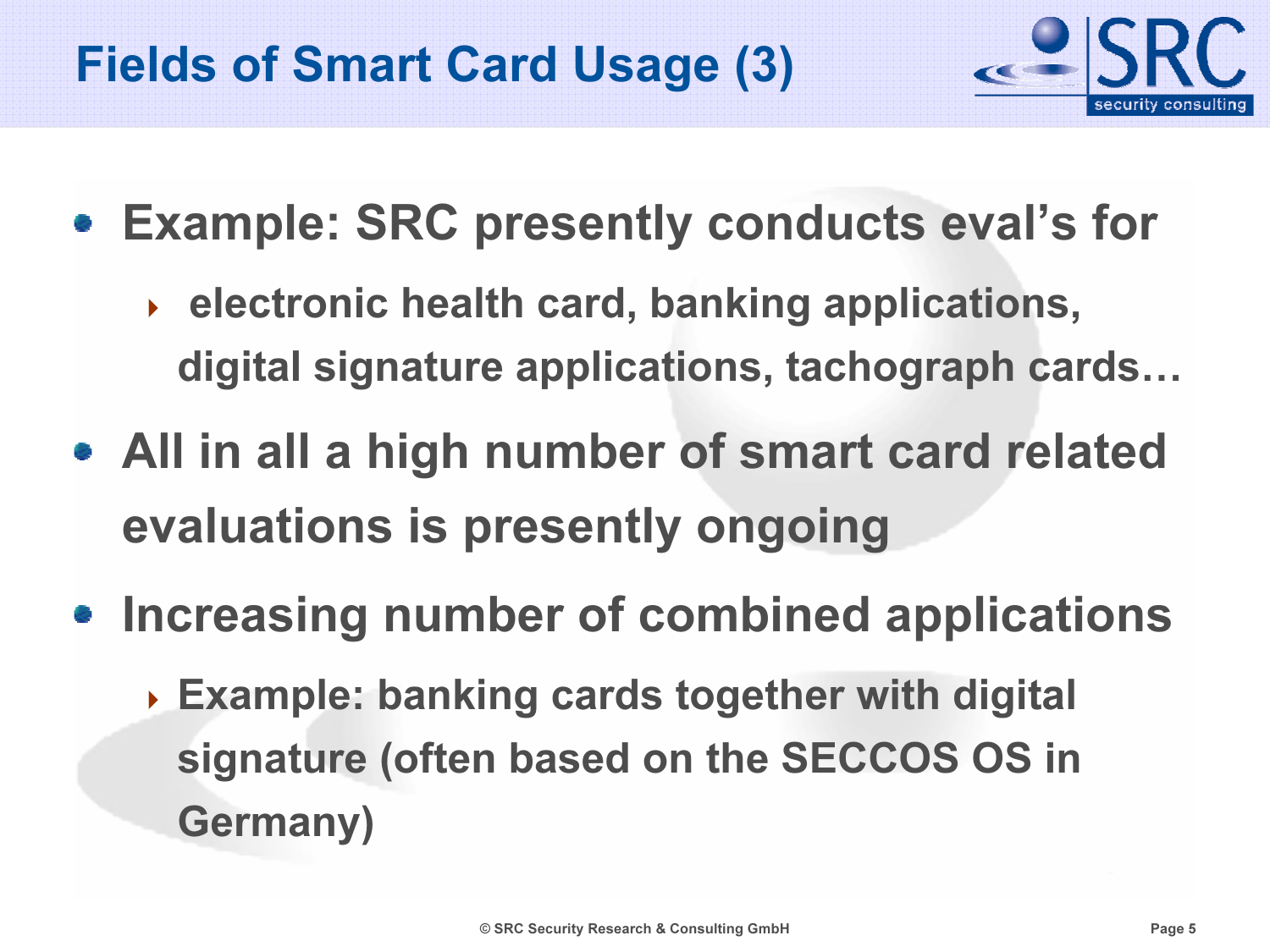

- Composite Evaluation of hardware and software (and may be between operating system and applications)
	- Guides for this are published as JIL/supporting documents
- Many PPs: one either has to choose or to try to be  $\mathcal{L}$ consistent with several PPs (will be much easier in CC 3.0)
	- Hardware PPs, platform/OS-PPs, application specific PPs
- Smart card specific attacks have to be considered due to the high security level of smart cards
	- Some buzz words: DPA, Light Attacks and so on
	- ▶ ISCI group works on unified lists of relevant scenarios -European certification schemes are involved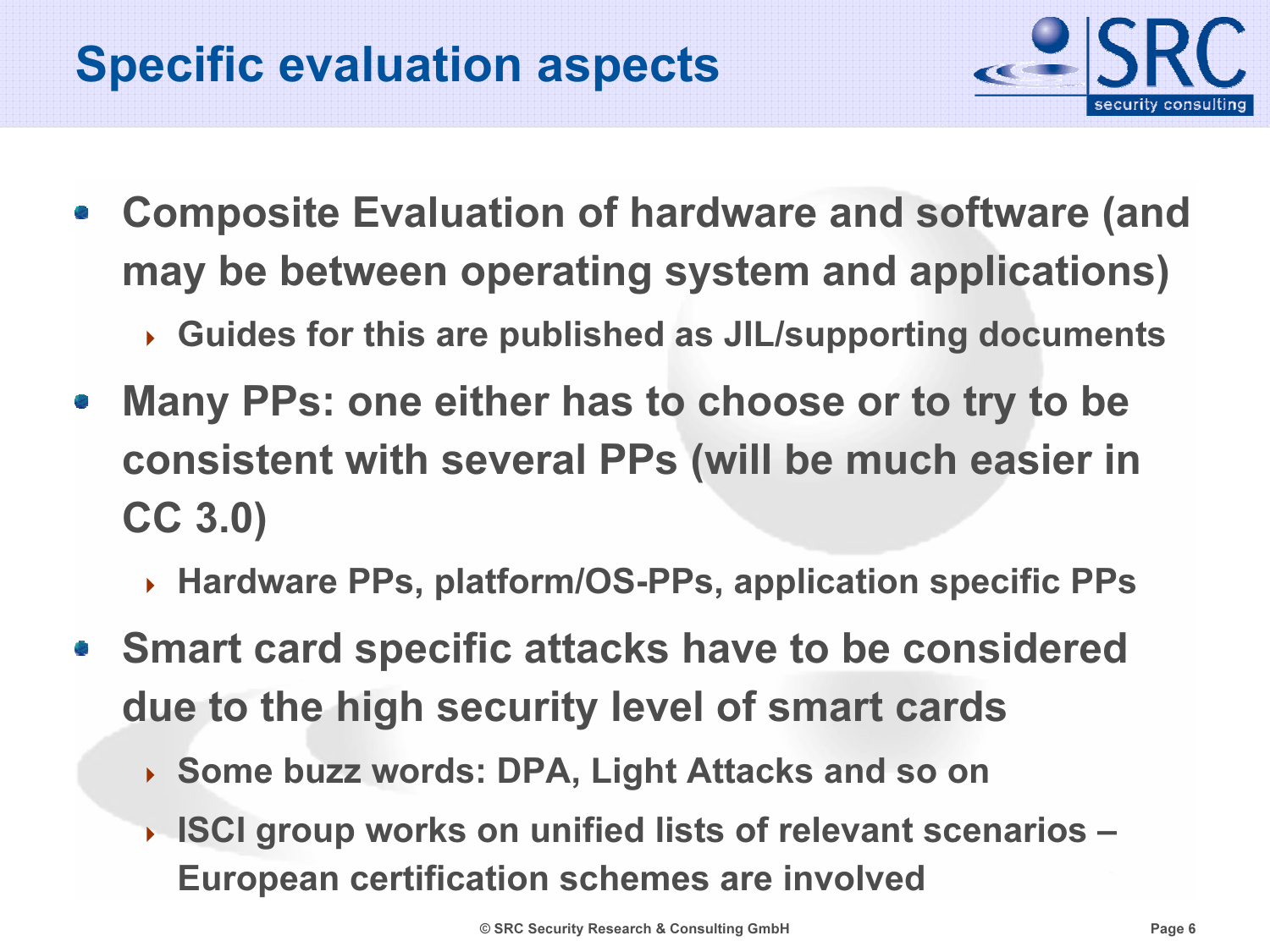### Some rough numbers…



- smart card related certificate numbers (counted on official web sites):
	- German BSI scheme about 50 (30 hardware, 20 composition)
	- French DCSSI scheme about 80,
	- UK CESG scheme about 5
	- None in the other schemes (at least one ongoing in Japan)
- Two main ranges of Evaluation levels:
	- ▶ EAL1 /EAL1+ (older evaluations more for learning purposes)
	- EAL 4+ / EAL 5+ Most evaluations have Sof "high" and AVA\_VLA.4 because of High-Security Properties of Smart Cards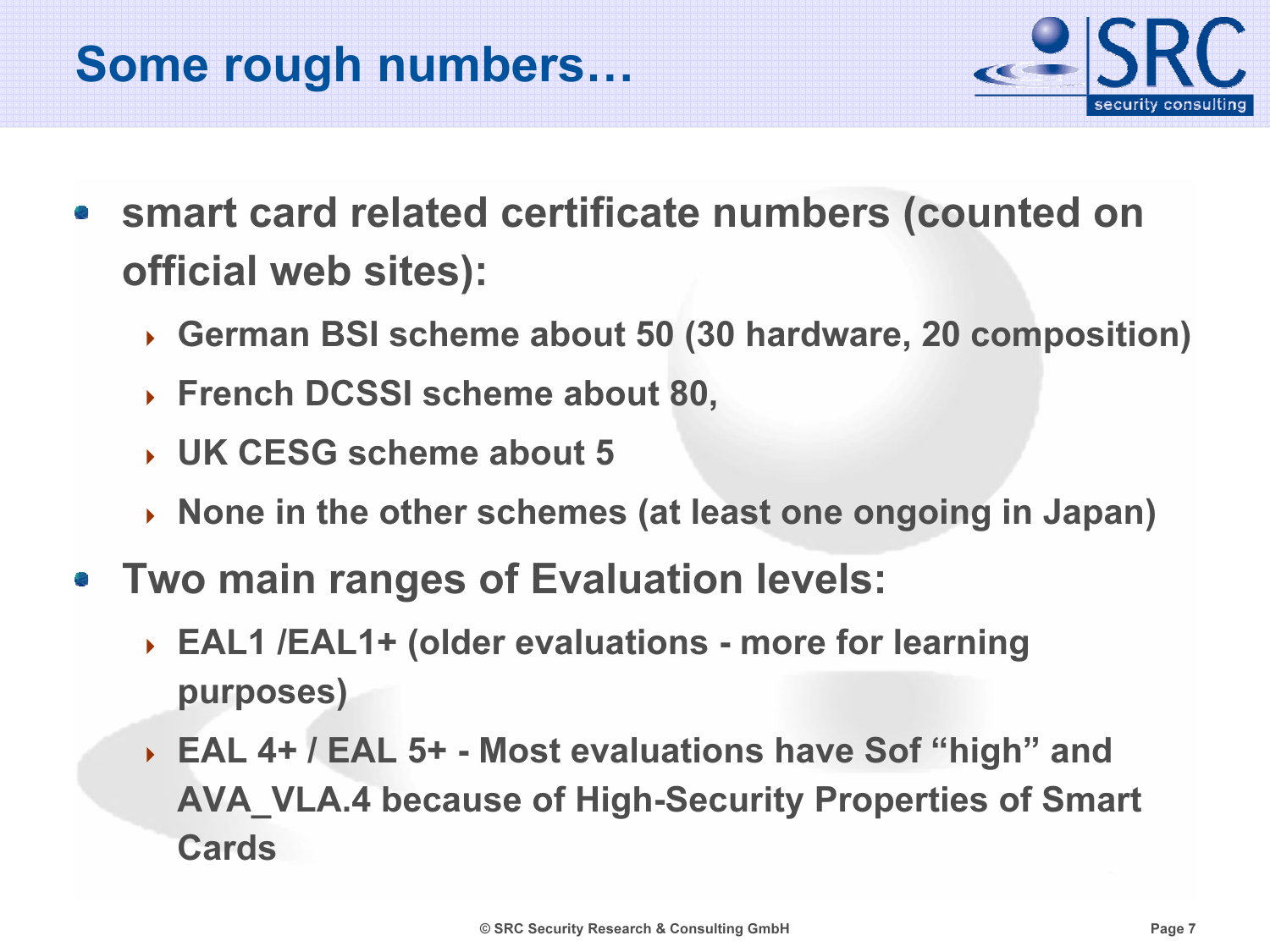

- Names taken from officially published certificates for products (not for PPs) – sorry if I forgot somebody
	- Hardware-Vendors: ATMEL, Philips, Renesas (former Hitachi), Infineon (former Siemens), Samsung, ST microelectronics
	- Smart-Card-Vendors: Oberthur, Gemplus, AXALTO (former Schlumberger), IBM, Sony, ORGA Card Systems, T-Systems (Telesec), ASK, Gieseke & Devrient, Austria Card, Siemens
	- Other software/application issuers are mainly related to the banking/payment field: Soc. T. Europienne de Monnaie Electronique (a French electronic purse society), Mondex, other banks and credit card companies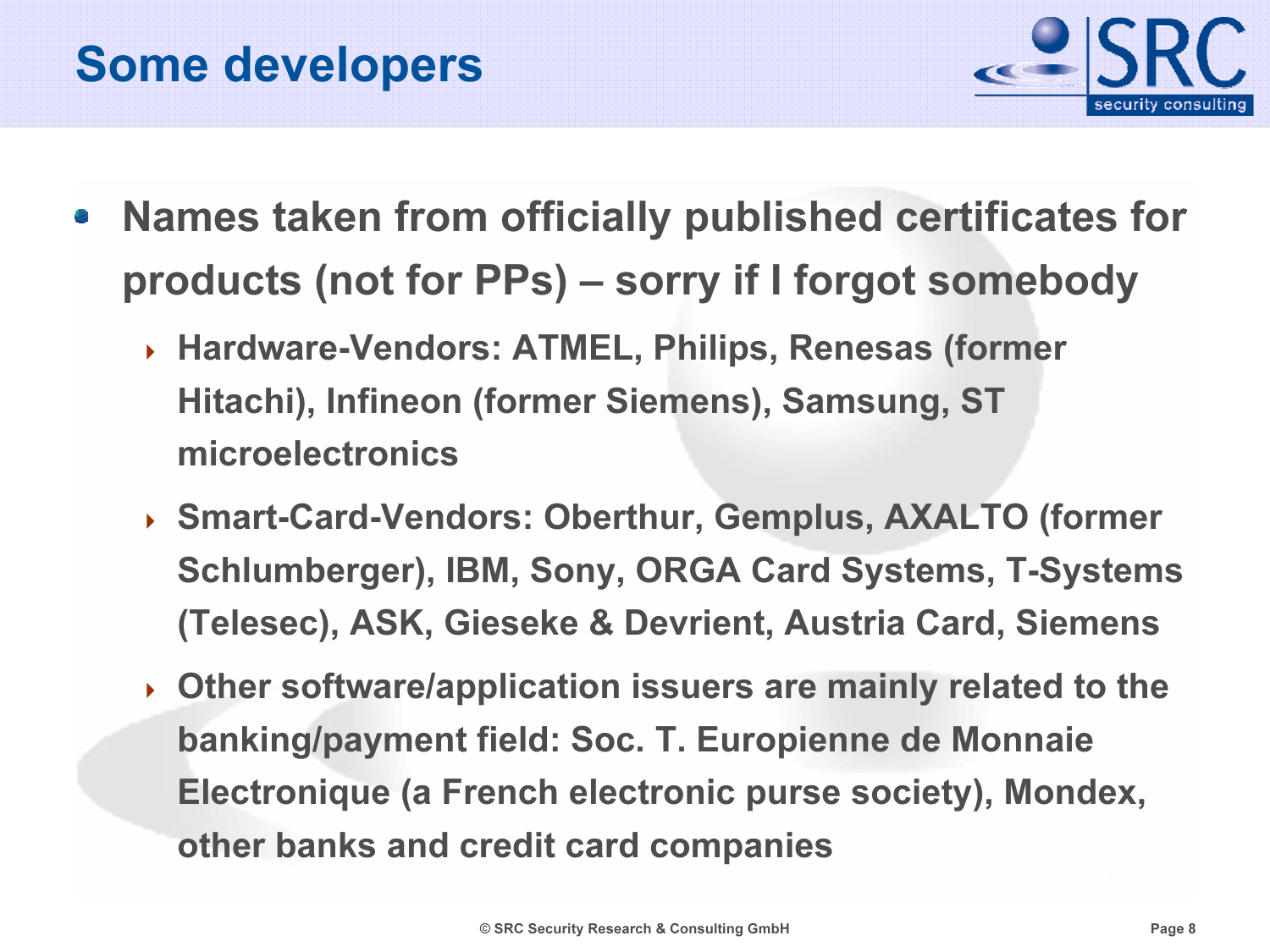

- Names taken from officially published certificates for products (not for PPs)
	- – sorry if I forgot somebody
		- Germany: T-systems (former debis), SRC, TUEV-IT
		- France: CEA LETI, SERMA, CEACI (TES CNES)
		- UK: Logica

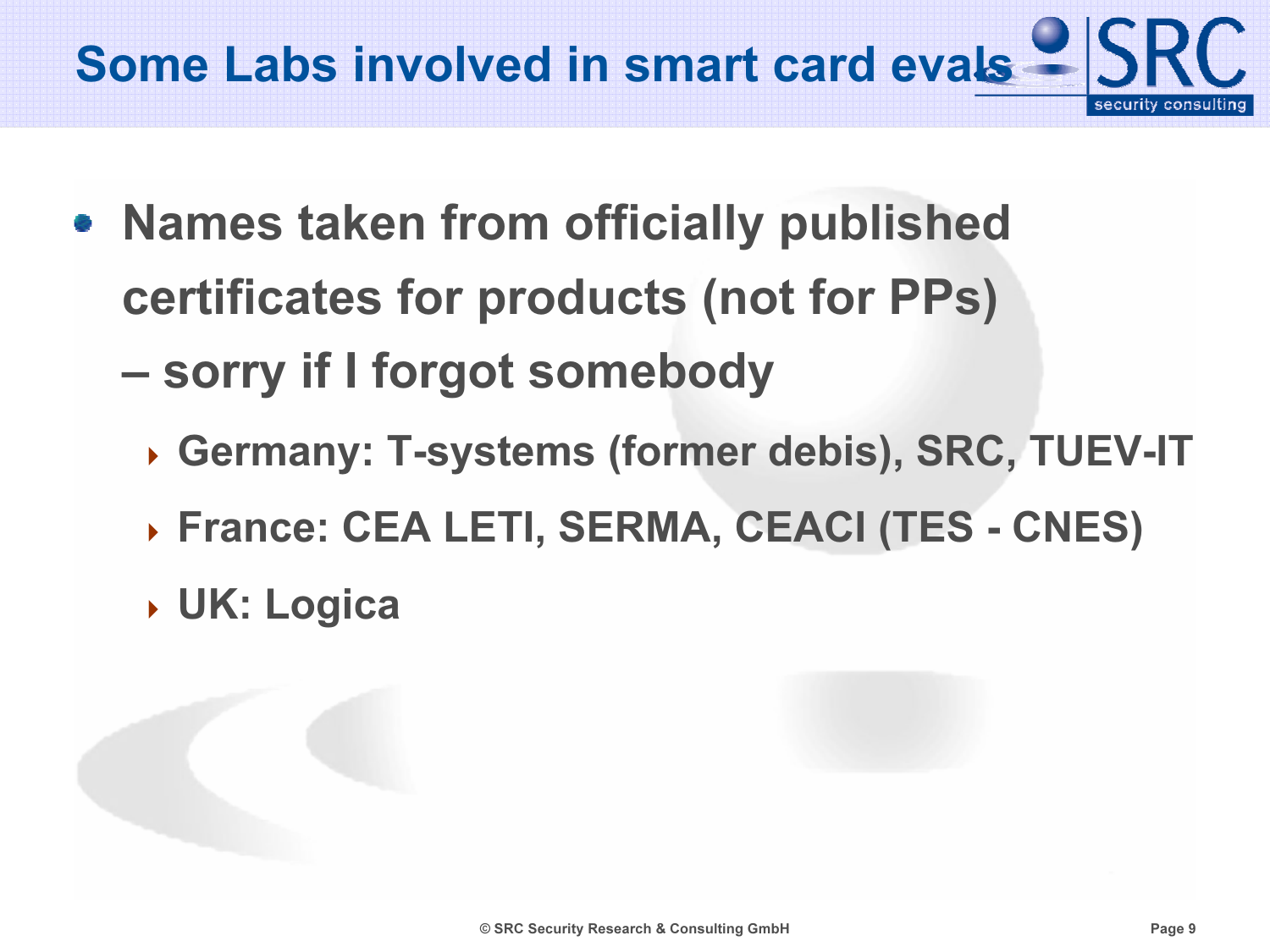



- eEurope has developed PPs and some evaluation and testing guidelines
- Eurosmart, a group of smart card vendors was active in eEurope and many other activities and in founding the next:
- ISCI, International Security Certification Initiative inititive composed of certification bodies, evaluation labs and smartcard industry
	- ▸ One of the most important groups for smart card evaluation related activities today
	- An example of the ISCI work will be presented in another presentation here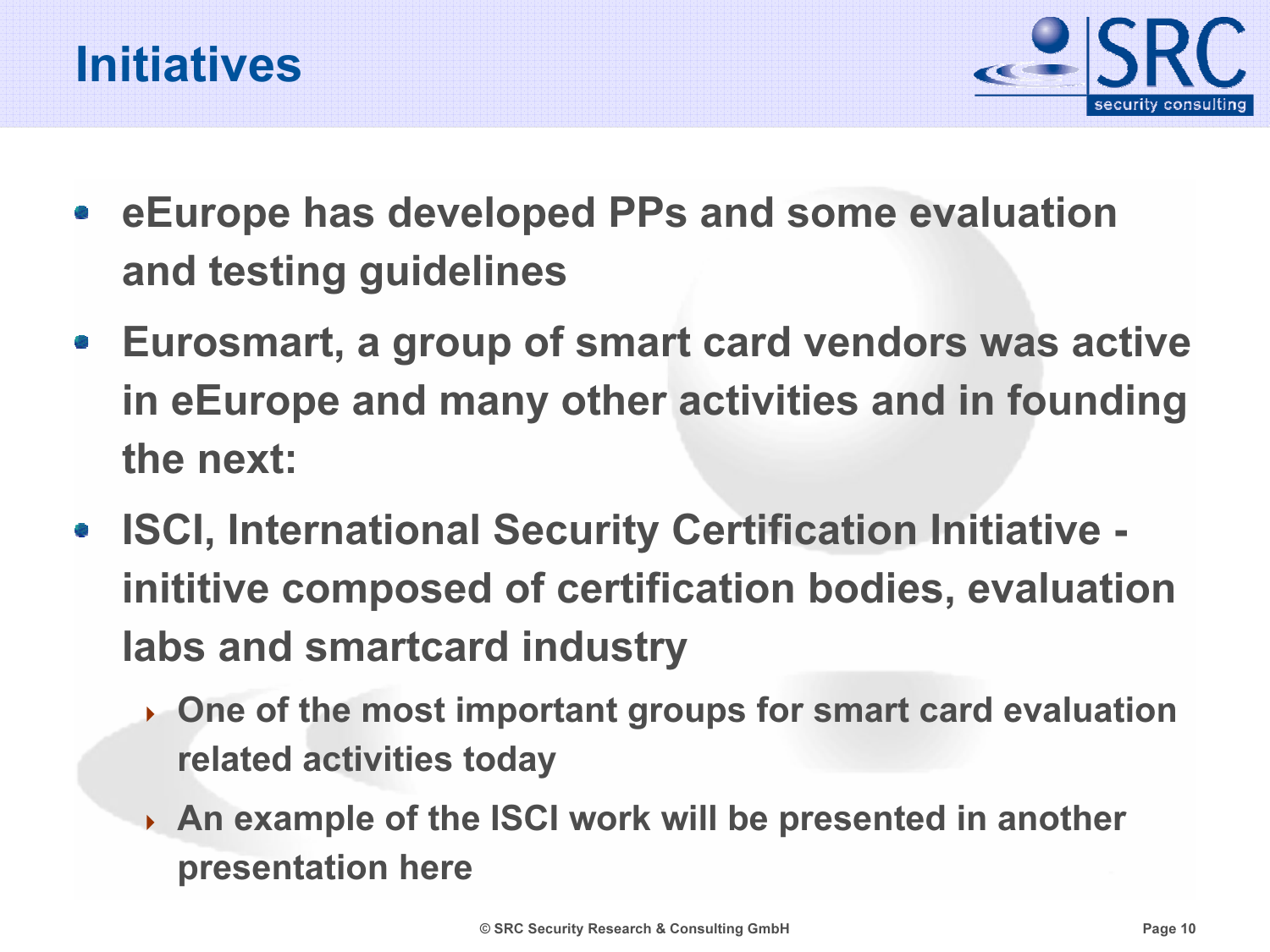



• The German CC scheme, which is maintained by the German Federal Office for Information Security (BSI), takes a leading role in many of the activities mentioned in the presentation. BSI's experience in the area of smart card evaluation provided valuable input for this overview.